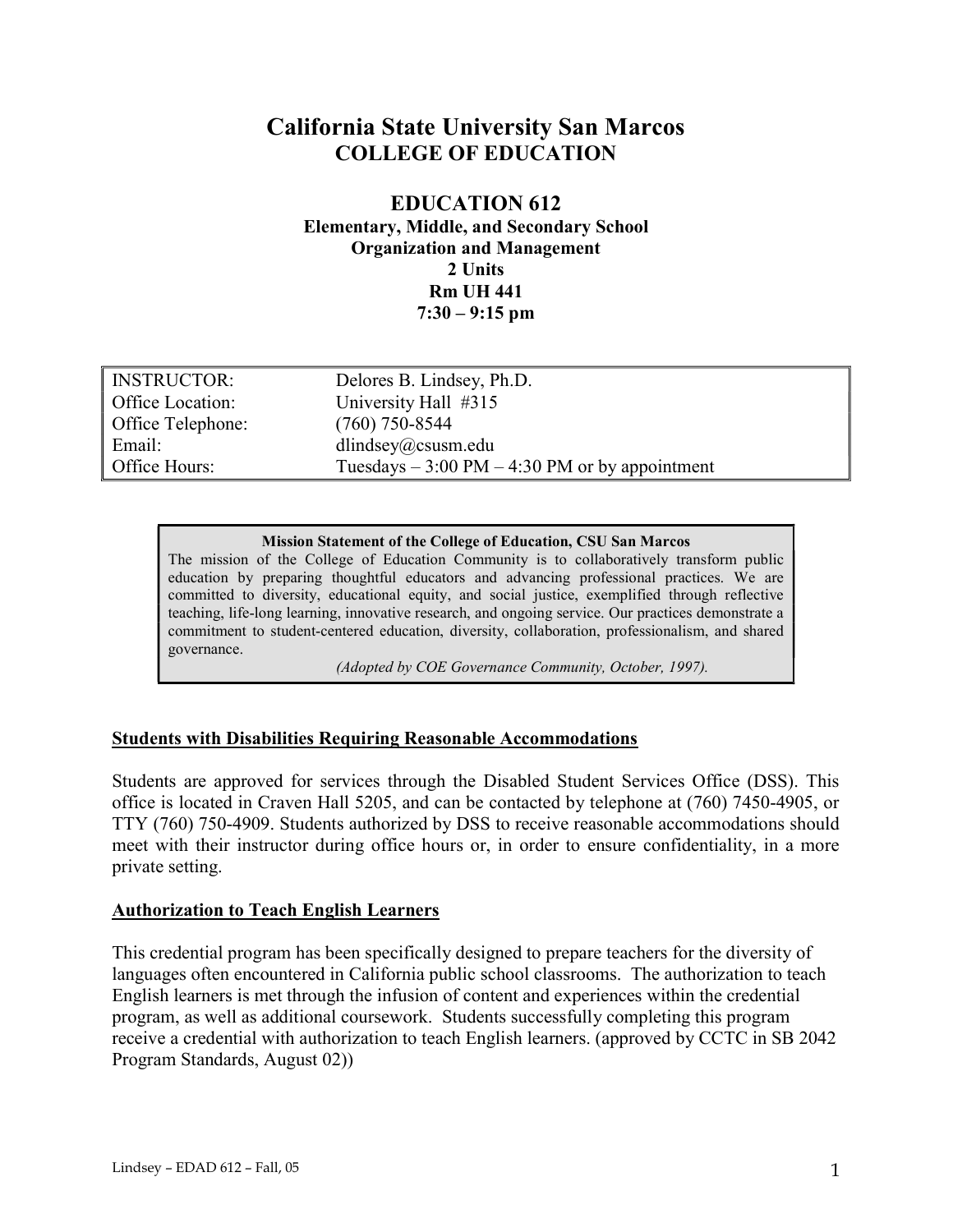# All University Writing Requirement

This course meets the university's writing requirement of at least 2500 words. Students are expected to use academic writing style consistent with graduate level courses. Written assignments will include out of class assignments as well as in class assignments.

# CSUSM Academic Honesty Policy

"Students will be expected to adhere to standards of academic honesty and integrity, as outlined in the Student Academic Honesty Policy. All written work and oral assignments must be original work. All ideas/materials that are borrowed from other sources must have appropriate references to the original sources. Any quoted material should give credit to the source and be punctuated with quotation marks.

Students are responsible for honest completion of their work including examinations. There will be no tolerance for infractions. If you believe there has been an infraction by someone in the class, please bring it to the instructor's attention. The instructor reserves the right to discipline any student for academic dishonesty in accordance with the general rules and regulations of the university. Disciplinary action may include the lowering of grades and/or the assignment of a failing grade for an exam, assignment, or the class as a whole."

## Course Description:

The role of the site administrator in the administration and management of elementary, middle school/junior high, and high schools is studied, along with the organizational structure and function of the school itself. Students will investigate, analyze and evaluate the roles of state and federal governments in the context of the school and district governance process. Implications for leadership in the development and operation of comprehensive educational programs at the school site will be studied.

# Goals:

This course will assist the candidate to:

- Organize and manage the structural and functional relationships in elementary  $\&$  secondary schools.
- Implement appropriate and effective managerial practices in schools.
- Implement effective and efficient shared decision-making and governance models.
- Effectively and efficiently manage school resources.
- Apply appropriate technology to school managerial functions and operations.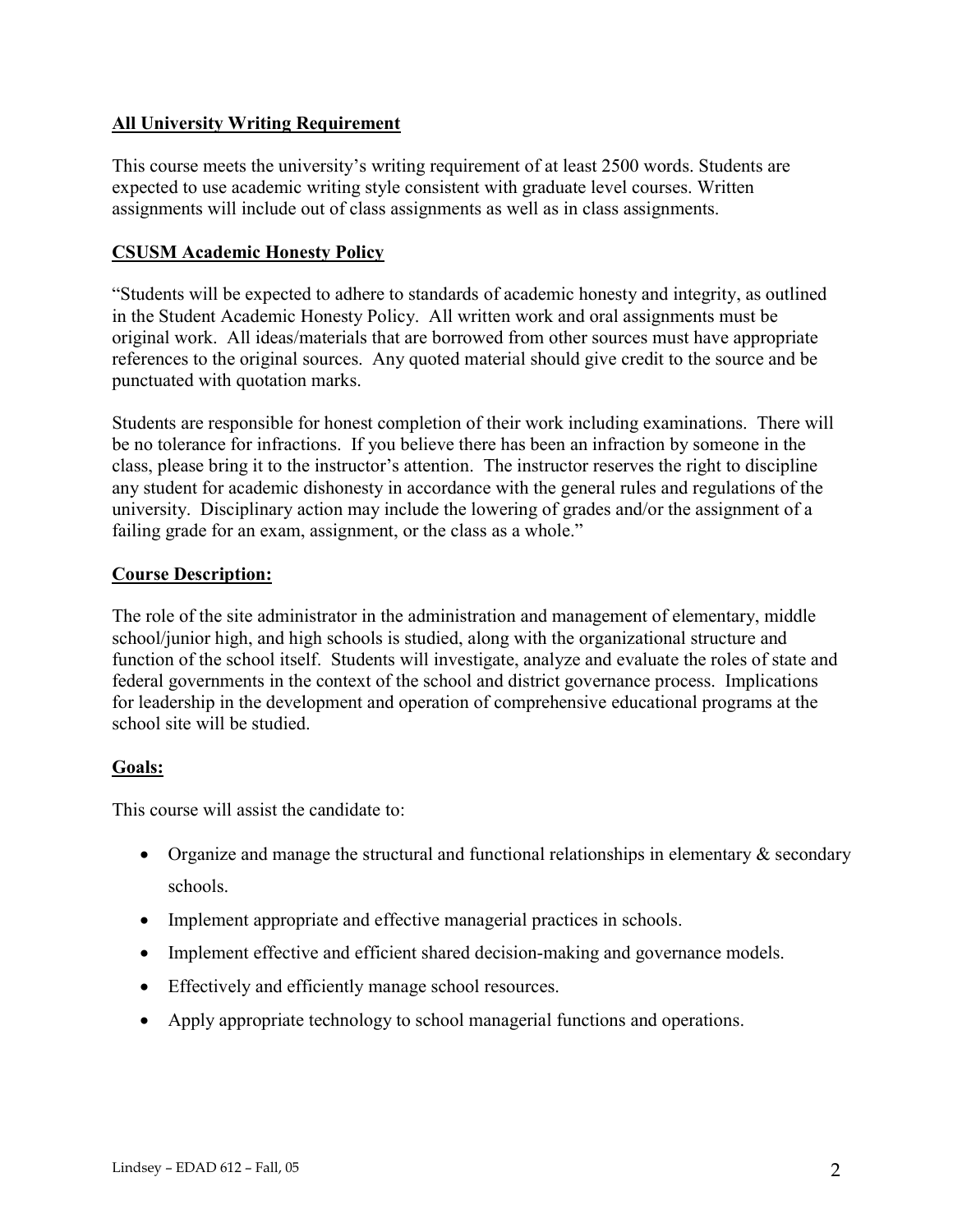# Objectives:

Upon completion of the course the candidate will:

- Know the nature of decision-making in developing and implementing elementary and secondary policy and procedures.
- $\blacklozenge$  Know how to identify appropriate personnel to serve in various teaching, support, clerical, custodial, and administrative positions in schools.
- Understand and apply major behavioral objectives for various schools and devise methods for their evaluation.
- Know the nature of leadership, management, and administration and their site-specific applications.
- Understand general concepts and specific application of site and school level appropriate personnel management.
- Understand organizational culture as it relates to various school levels.
- Understand and implement shared decision-making.
- Know how to identify, administer, and manage all resources needed for the implementation of specific educational programs.
- Understand relations with external communities including business and industry.

## Texts:

- Cunningham, William. G., & Cordeiro, Paula A., Educational Administration, A Problem-Based Approach (2000), Allyn and Bacon
- Snowden and Groton, School Leadership and Administration, 5th Edition

## Course Requirements:

- Each class member will be expected to attend class regularly and participate in class discussions.
- Each student will write and submit a *professional goals* paper.
- Each student will prepare a *topic paper* on a current issue facing educational leaders.
- Each student will prepare a *context map* that displays the current influences on local school environments.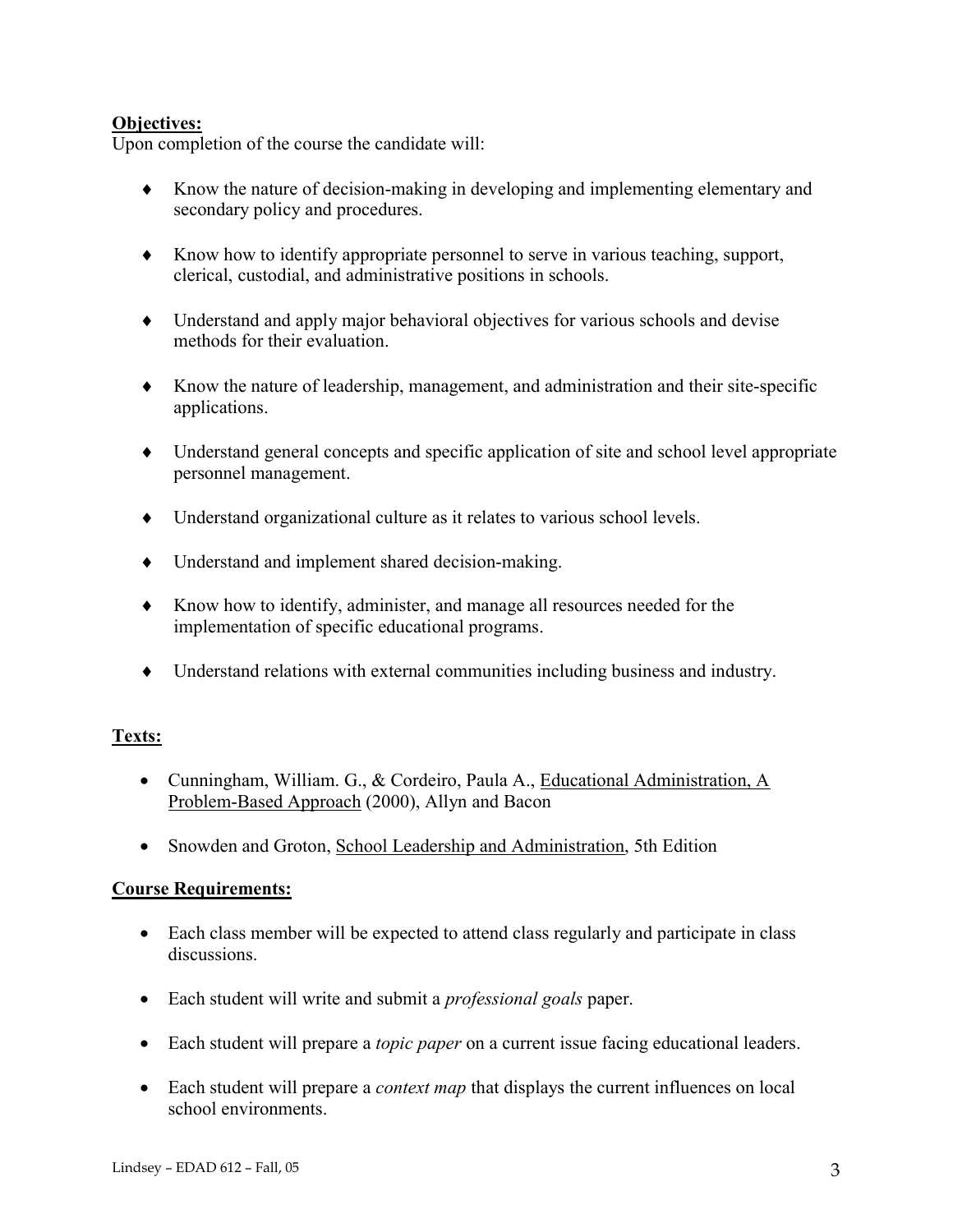- Students should come to class having read the assigned case and textbook readings.
- Students will write a final essay demonstrating their knowledge and understanding of the course content applied to a school setting.

# Grading Policy

The following factors will be considered in determining a final grade:

1. Attendance

If you miss two class sessions or are late (or leave early) for more than three sessions you cannot receive a grade of "A". Due to the dynamic nature of this course, all students are expected to attend all classes and participate actively. Should a student miss more than 20% of class tine, s/he may be dropped from the course at the discretion of the instructor. Should the student have extenuating circumstances, I urge you to contact the instructor as soon as possible.

- 2. Text-based class participation
- 3. Written assignments are given based on "mastery" of the content and academic format for the paper. Based on the instructor's feedback, students may make improvements on papers and may resubmit the paper for additional grade consideration.
- 4. Case Study Analysis
- 5. Presentations are graded on both oral presentation skills and content presented.
- 6. Final essay
- 7. All assignments must be submitted on or before due dates. Points are deducted for late assignments.

## Assignments:

Each student is expected to keep a portfolio notebook that includes course syllabus, class notes, assignments, research articles, and summary comments on current events. Assignments are due on dates set by the instructor. Failure to submit the assignments in a timely manner may result in loss of grade points. Students are expected to use webmail.csusm.edu as the source of their email address. The instructor will use email for announcements, reminders, and feedback for students.

#### Context Map:

Each student will design/draw a graphic organizer displaying the current context of schools under the impact of social, political, economic, legal, and cultural influences. The map will be a class activity as well as an out-of-class assignment. The Context Map will be submitted on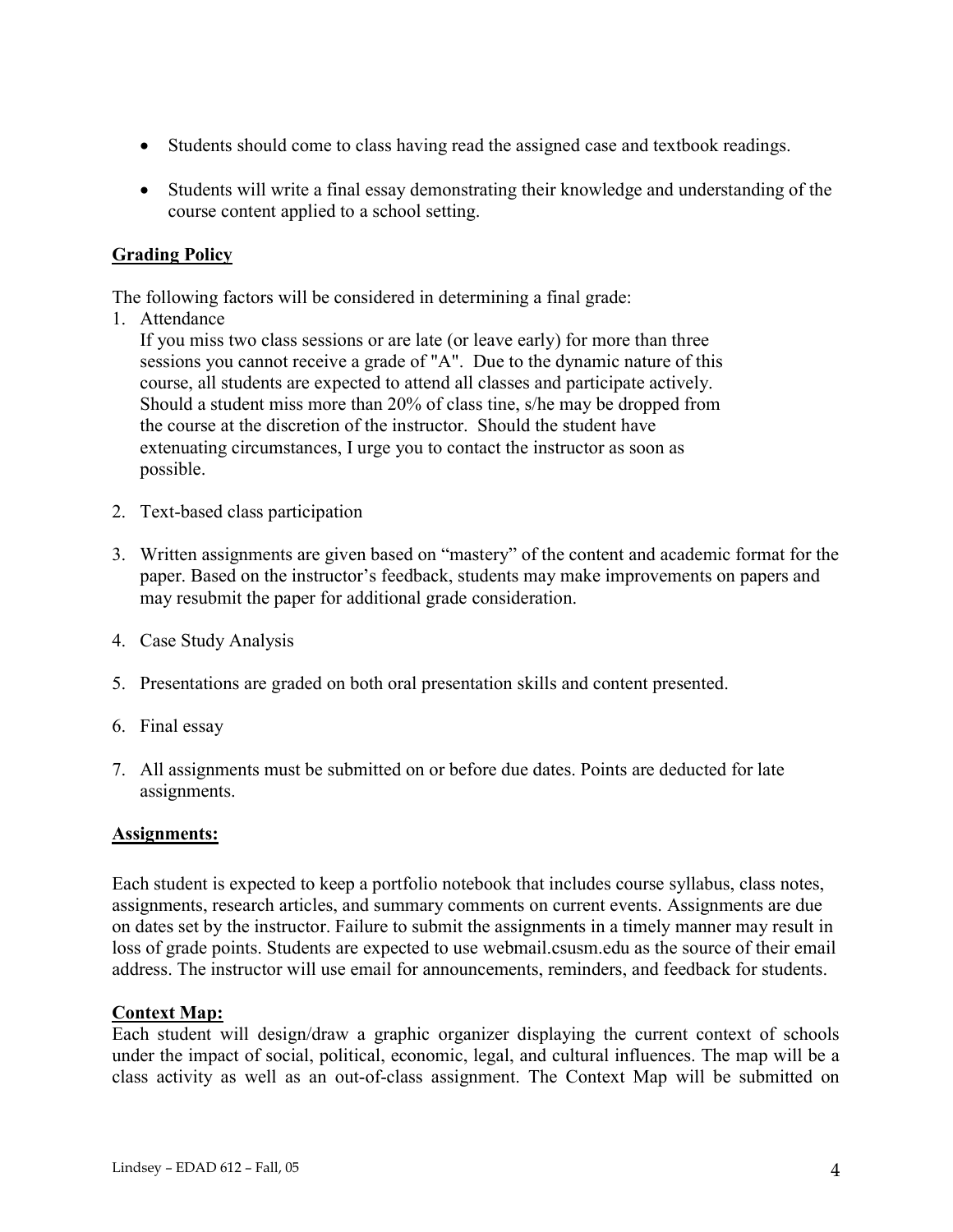October 4, 2005 for evaluation. The map then becomes a "work in progress" as the context of schools change.

## Professional Goals:

Write a 2 page paper describing your professional goals. Be sure to include both short- and longterm thinking. The assignment will be evaluated on the thought and organization the student has given to their professional future. These goals will be referred to throughout the semester. The professional goals paper is due in draft form on October 25, 2005.

### Topic Paper:

Select a topic related to school leadership that you have interest in learning more about. Describe a variety of perspectives, research findings, and references that support any positions or recommendations you may take. Your topic paper should not exceed five pages and should be double-spaced. All topic papers are due on or before November 15, 2005. The instructor will assist you with the selection of your topic.

### Oral group presentations:

Students will work in groups of 4 or 5. Present to the class a challenge related to school leadership. Develop the issue with your group and make recommendations for how you would deal with this challenge. At the conclusion of your problem-solving activity, please distribute to the class a two-page description of the problem and solutions you would recommend. Presentations should be approximately 15 minutes and include all group members in the preparation and presentation.

#### Final Essay:

The final essay will include information from class discussions, readings, and current events. It will be a take-home essay and is due on **December 6, 2005**. The essay topics will be distributed on November 29, 2004.

#### Grading:

| Class participation       | 15% |
|---------------------------|-----|
| Context Map               | 15% |
| Professional Goals paper  | 10% |
| 15%<br>Group presentation |     |
| Topic paper               | 25% |
| Final essay               | 20% |
| $A = 90-100$              |     |
| $B = 80-89$               |     |
| $C = 70-79$               |     |
| $D = 60-69$               |     |
| $F =$ Below 60 points     |     |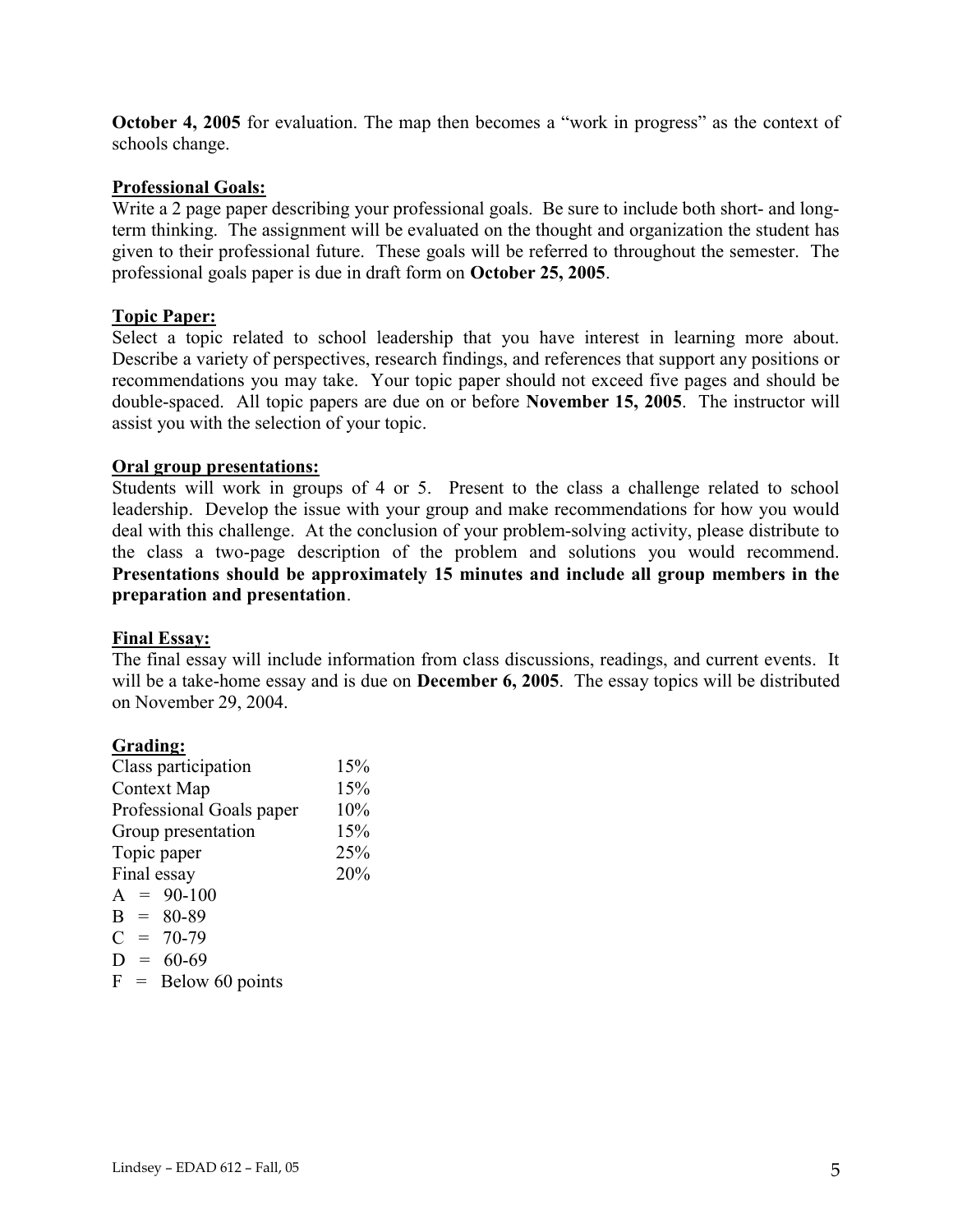# TENTATIVE SCHEDULE and TOPICS

| Date:    | <b>Topics and assignments:</b>                                                                                                            |
|----------|-------------------------------------------------------------------------------------------------------------------------------------------|
| 08/30/05 | Introductions, course overview, and expectations.<br>"Why do you want to be an administrator?"<br>Build cohort community                  |
| 09/06/05 | Schools in today's complex environment.                                                                                                   |
| 09/13/05 | <b>Build a Context Map</b><br>State and Federal Role in Public Education,<br>Introduction of Case study format                            |
| 09/20/05 | Readings and discussions - Organization of School Districts,<br>Case Study,<br>Cunningham, Chapters 2 and 5                               |
| 09/27/05 | Readings and discussions - Governance of Local School Districts                                                                           |
| 10/04/05 | Readings - Concepts of School Law at the School Site, Cunningham,<br>Chapter 11<br>Context Map due<br>Group presentation                  |
| 10/11/05 | Readings - Concepts of Finance at the School Site,<br>Cunningham, Chapter 12<br>Group presentation                                        |
| 10/18/05 | Readings - Collective Bargaining and Site Leadership,<br>Cunningham, pp. 309-310<br>Group presentation                                    |
| 10/25/05 | Student Learning and Assessment - Field Work Update, Cunningham,<br>Chapter 8<br>Professional Goals draft paper due<br>Group presentation |
| 11/01/05 | Readings - School Reform, Case Study,<br>Cunningham, Chapter 3<br>Group presentation                                                      |
| 11/08/05 | Readings - Case Study, Relations with the External Public Including<br>Business and Industry, Cunningham, Chapter 4<br>Group presentation |